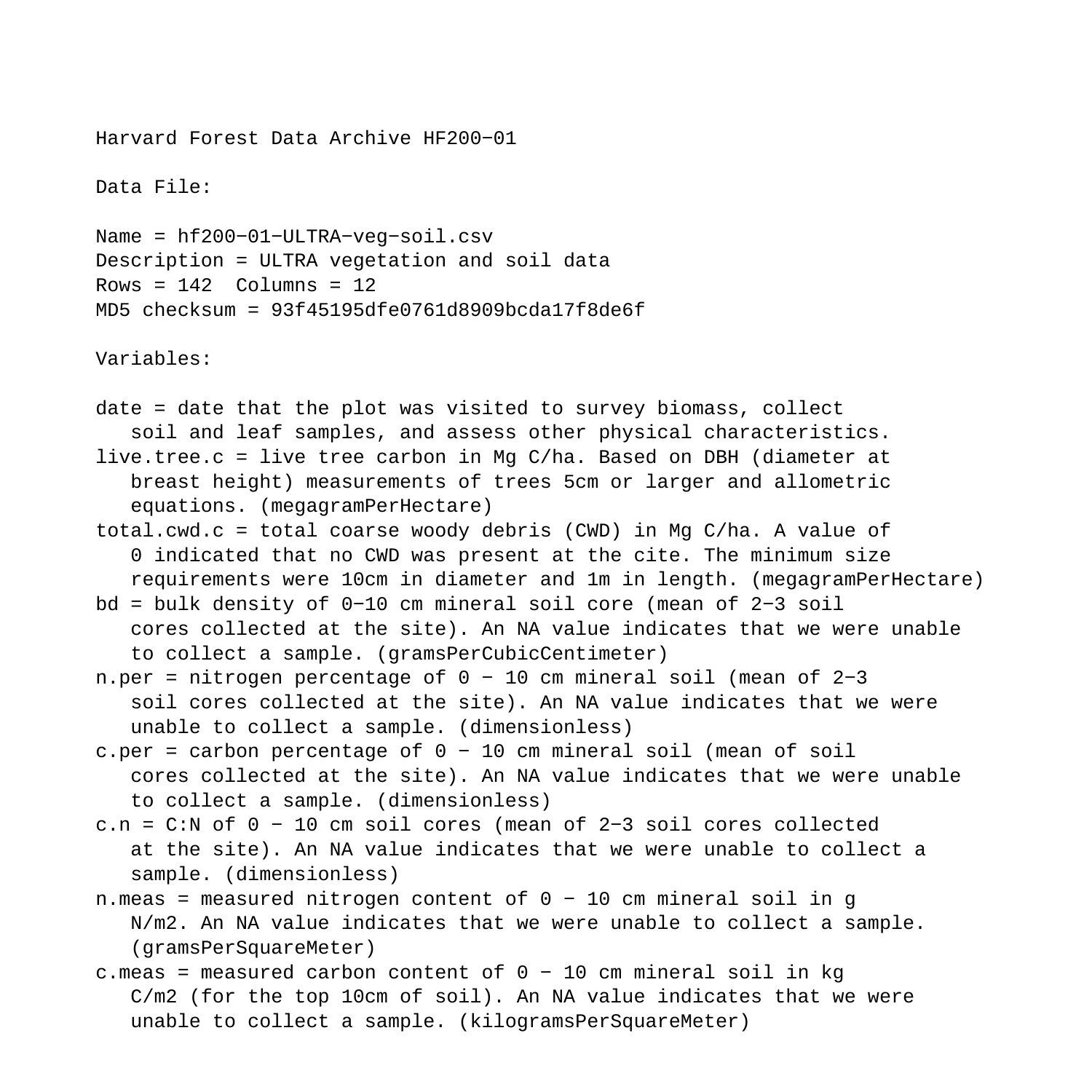| Variable    | Min              | Median           | Mean             | Max              | NAs |
|-------------|------------------|------------------|------------------|------------------|-----|
| date        | $2010 - 06 - 12$ | $2010 - 07 - 27$ | $2010 - 07 - 23$ | $2010 - 08 - 31$ | 0   |
| live.tree.c | 0.000            | 29.120           | 50.840           | 303.560          | 0   |
| total.cwd.c | 0.000            | 0.000            | 1.874            | 27.200           | 0   |
| bd          | 0.360            | 0.790            | 0.782            | 1.242            | 52  |
| n.per       | 0.100            | 0.293            | 0.329            | 0.765            | 52  |
| c.per       | 1.132            | 5.167            | 6.132            | 19.587           | 52  |
| c.n         | 11.323           | 16.142           | 17.876           | 32.330           | 52  |
| n.meas      | 95.985           | 223.602          | 225.274          | 399.511          | 52  |
| c.meas      | 1.082            | 3.897            | 3.933            | 9.523            | 52  |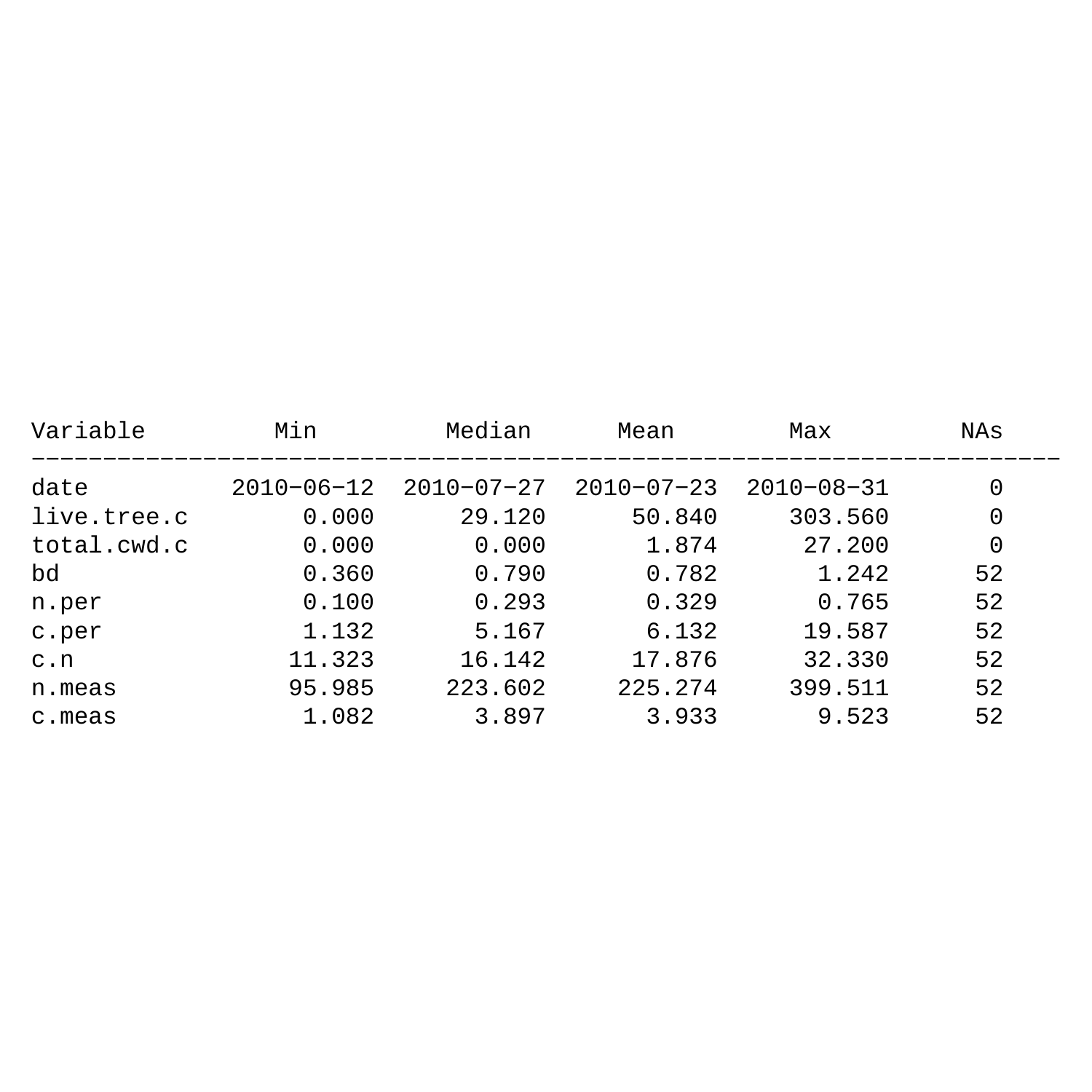## **HF200−01 Plot 1**